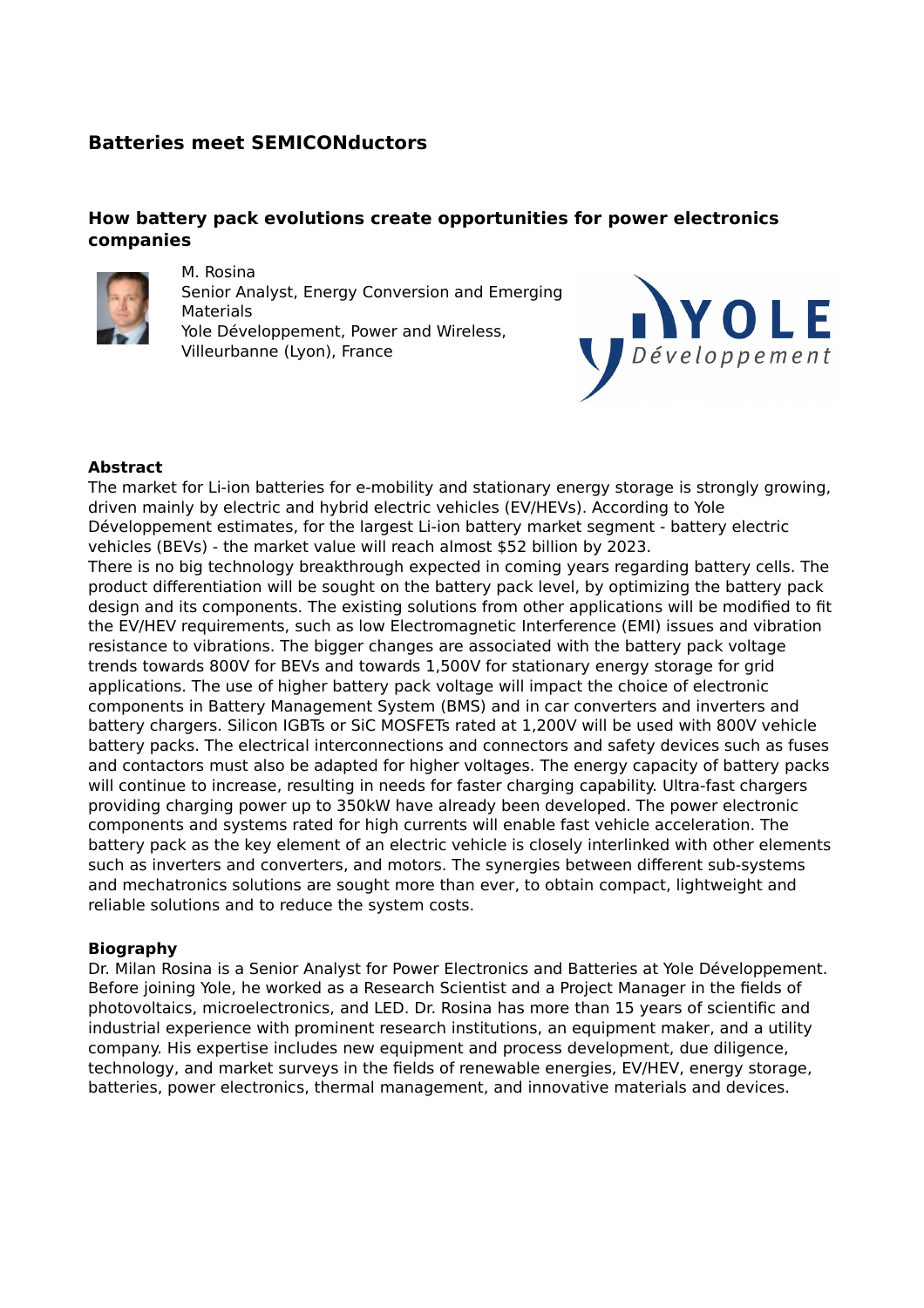## **High-rate and durable Li-ion batteries by Spatial-Atomic Layer Deposition**



S. Unnikrishnan Program Manager - Batteries R&D TNO-Holst Centre, Eindhoven, Netherlands



### **Abstract**

The wide implementation of electric vehicles is at the moment hindered by (amongst others) the lack of intrinsically safe battery technology that could provide sufficient energy density as well as fast charging for many charge/discharge cycles. The battery industry heading towards solid-state configurations. The key challenges in next-generation all-solid state Li-ion battery technology development are related to the required energy and power densities, fast charging constraints, battery lifetime, and at the same time keeping the cost low by high-volume production. Such technology criteria require superior electrode as well as electrolyte materials (pinhole-free), and processing techniques enabling even advanced 3D designs.

We report on innovative materials and 3D architectural approaches that can disrupt current Liion batteries, especially combining high-capacity with fast-charging capability. However, newer architectures demand newer processing techniques. A technology researched a lot in this respect is the Atomic Layer Deposition (ALD), which is well-known for its superior material quality and layer conformality over ultrahigh aspect ratio topology. But, in applications outside the advanced micro- and nanoelectronics industry, ALD technology is impeded by the economics of the low film deposition rates. Here, the scalable atmospheric pressure Spatial-ALD (S-ALD) holds the best promise for sufficient deposition rates and large-area roll-to-roll processability, which is key to battery industry.

Presented will be the results on high-rate 3D Li-ion battery electrodes using S-ALD, which show charging rates of few minutes. Highlighted will be the development of new high-performance battery electrode materials (in-situ doped) by engineering material properties at the nanoscale. Next to it, we will present about the first-ever S-ALD based solid-state LIPON electrolyte material (<100 nm thick). More about our research and capabilities will be presented during the seminar.

### **Biography**

Dr.Sandeep Unnikrishan is the Program manager of R&D program on Solid-state batteries at TNO-Holst Centre in the Netherlands. He has an engineering background on manufacturing technology, and later did his PhD on solid-state fuel cells. He has more than 15 years of experience in technology development for nano-engineered devices, including organic electronics, fuel cells and batteries. His current focus is on the development of innovative materials, designs as well as fabrication technologies that can enable the high-performance batteries of the future.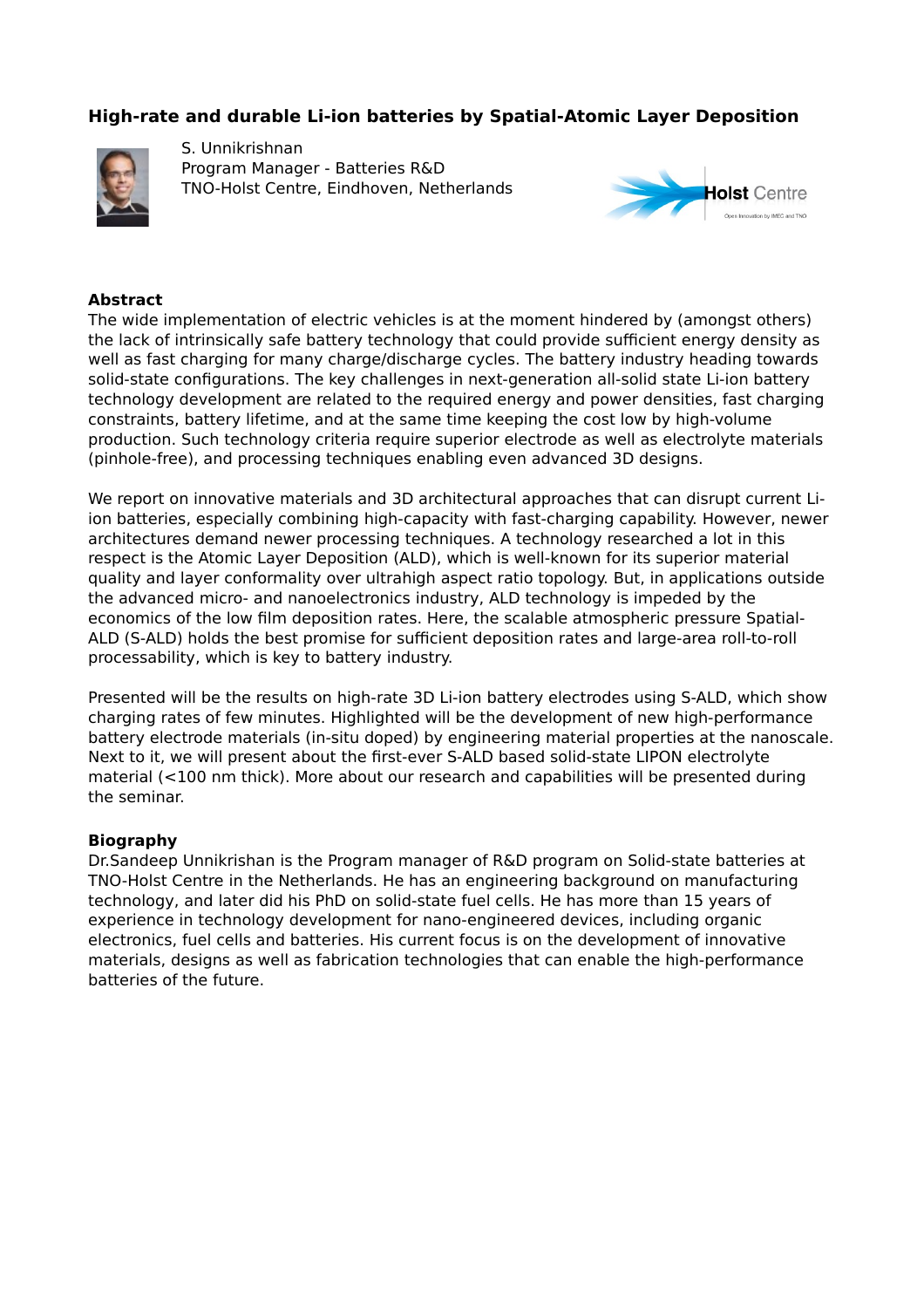## **Towards on-chip 3D all-solid-state lithium-ion microbatteries**



S. Zybell Project Manager Fraunhofer IPMS, Center Nanoelectronic Technologies (CNT), Dresden, Germany



### **Abstract**

The upcoming Internet of Everything (IoE) devices demand miniaturized rechargeable batteries, who distinguish themselves through a high level of safety as well as increased energy and power density per footprint area. Thin-film all-solid-state lithium-ion batteries deposited on highly structured silicon substrates are ideal candidates to match these requirements. The technical transition to solid-state electrolytes means significant improvement of battery safety. Three-dimensional (3D) battery concepts, including deposition on structured surfaces with high aspect ratio, have been shown to improve both capacity and rate performance of all-solid-state batteries.

At Fraunhofer IPMS-CNT we are driving the development of functional layer stacks by atomic layer deposition (ALD) allowing direct integration into microsystems. ALD enables conformal, pinhole-free deposition of nanometer thin films and composition control on an atomic level. However, deposition of lithium-containing materials by ALD is a challenging task. In order to make the entire 3D battery by ALD, single layers, interfaces, and the whole layer stack have to be tailored.

For semiconductor compatible design and production we manufacture on 8 inch silicon wafers using standard industrial thin-film deposition equipment. For battery integration into silicon technology lithium-ion diffusion into the silicon substrate must be inhibited. Undesired lithiumion outdiffusion would result in poor cycling stability and failure of neighboring devices.

In order to enable deposition on nanostructured silicon substrates, there is demand for as thin as possible non-active battery layers. In this work, lithium-containing functional layers and ultrathin lithium- ion diffusion barriers for on-chip 3D batteries were investigated.

#### **Biography**

RESEARCH **Fraunhofer Institute for Photonic Microsystems (IPMS) - Center Nanoelectronic Technologies (CNT), Dresden, Germany**

Atomic layer deposition of Li-containing layers for thin film batteries

Energy devices for microelectronic systems, since 2015

### **Technische Universität Bergakademie Freiberg, Germany**

Semiconductor optics, 2013-2014

EDUCATION **Helmholtz-Zentrum Dresden-Rossendorf, Germany Technische Universität Dresden (TUD), Germany** Ph. D., Physics, 2015

Dissertation: Relaxation dynamics in photoexcited semiconductor quantum wells studied by time-resolved photoluminescence

### **Friedrich-Schiller Universität Jena, Germany**